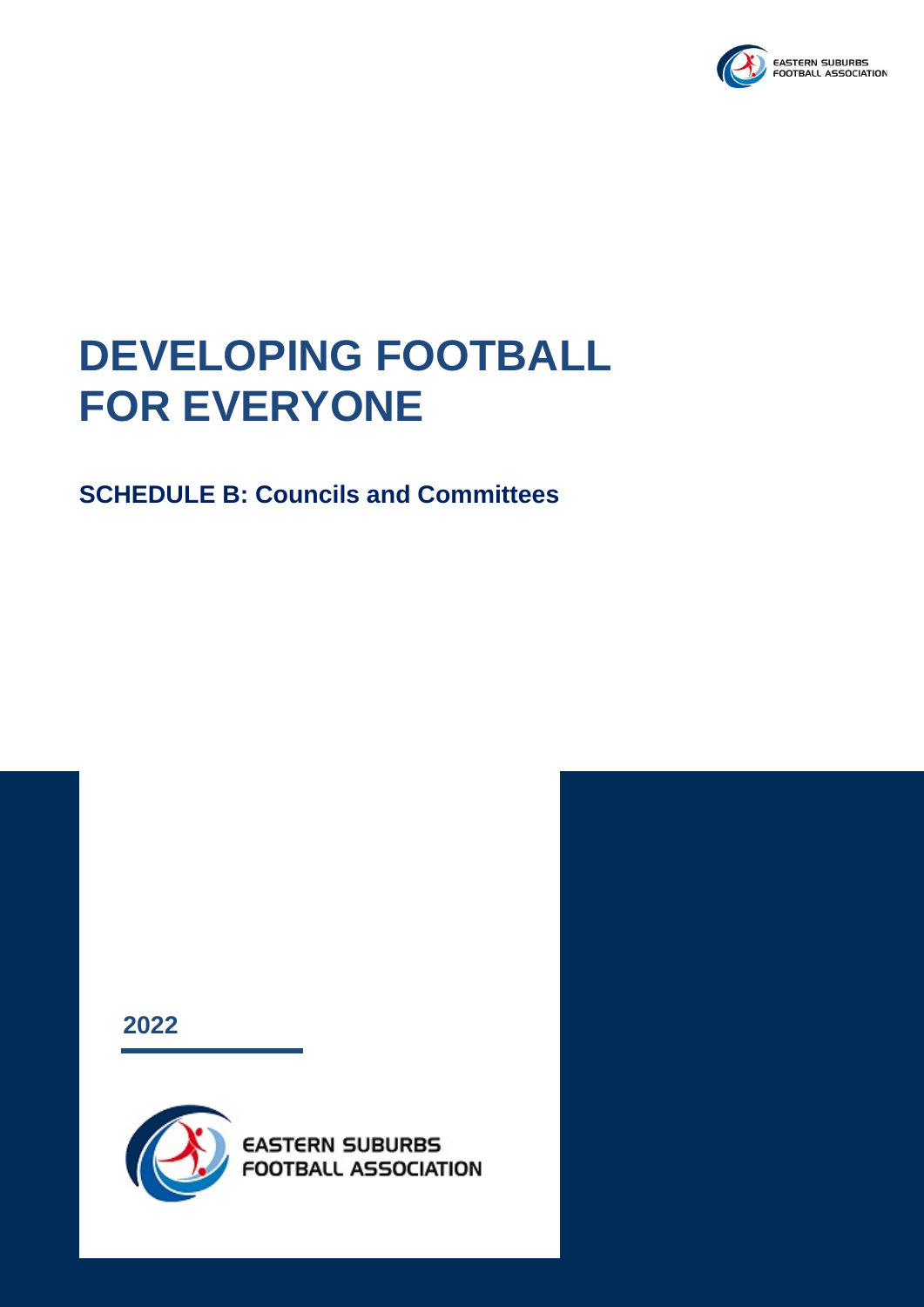

# **TABLE OF CONTENTS**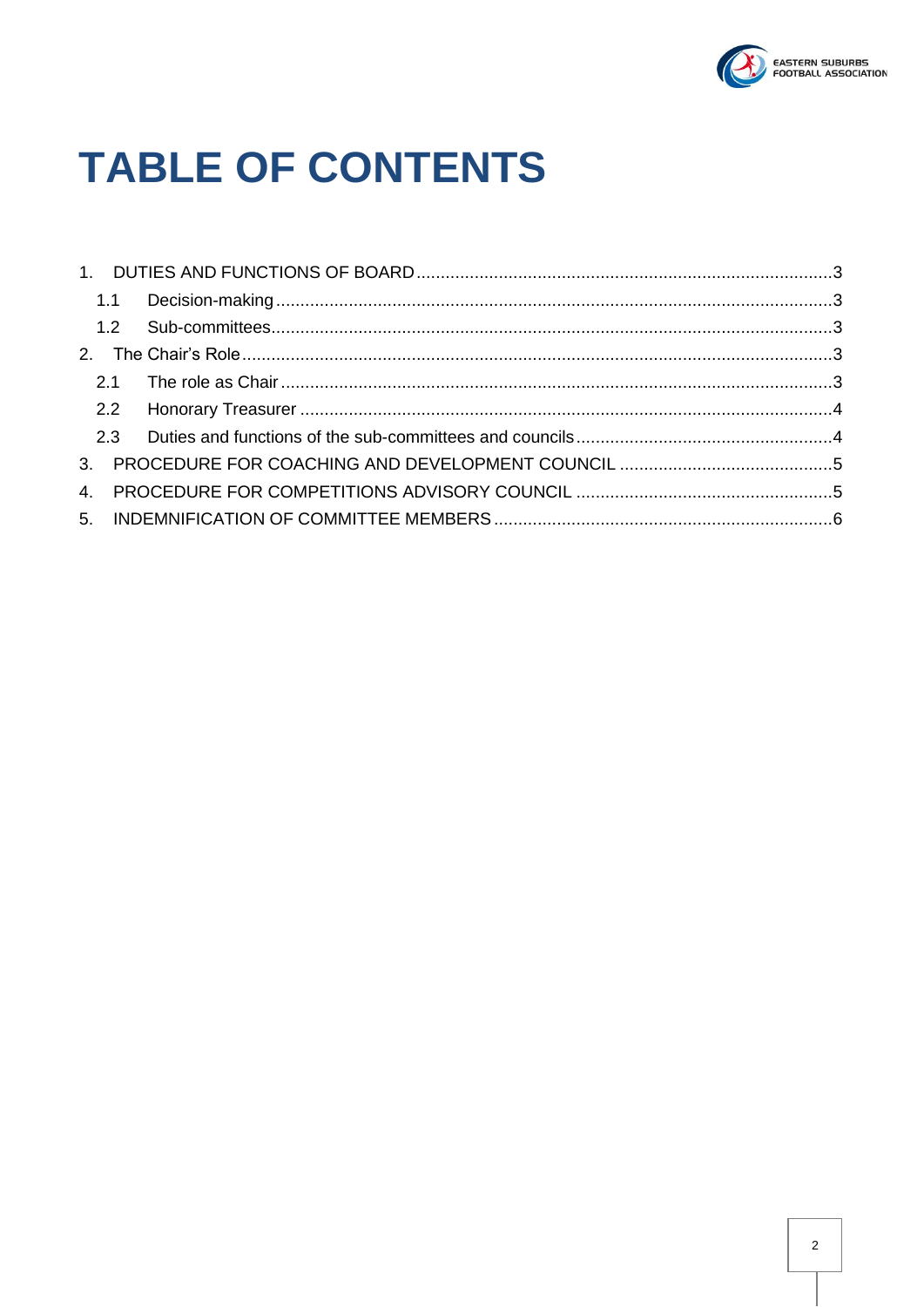

## <span id="page-2-1"></span><span id="page-2-0"></span>**1. DUTIES AND FUNCTIONS OF BOARD**

#### **1.1 Decision-making**

The Board shall be the superior decision-making committee of the Association and its decisions shall be final except where:

- (a) Such decisions are required to be ratified by a General Meeting
- (b) A right of Appeal, under this constitution, or otherwise lies, to a body outside the Association.

#### <span id="page-2-2"></span>**1.2 Sub-committees**

The Board shall form and empower such sub-committees to advise the Association as it sees fit.

## <span id="page-2-4"></span><span id="page-2-3"></span>**2. THE CHAIR'S ROLE**

#### **2.1 The role as Chair**

The Chair may be an elected or appointed Director and will hold office for the balance of their term as a Director.

The Board shall appoint a Chair from among its number. The Chair may be the nominal head of the Club/Association and will act as Chair of any Board meeting or General Meetings at which s/he is present. If the Chair is not present or is unwilling or unable to preside at a Board meeting the remaining Directors shall appoint another Director to preside as Chair for that meeting only.

The **role of the Chair** is summarised below.

- The Chair should ensure that discussion at meetings is on issues that, according to the Constitution and the Club/Association policies, clearly belong to the Board to decide, and do not impinge on the role of senior management (if appointed).
- The authority of the Chair consists of making decisions that fall within topics covered by Board policies on governance process, policies and the Constitution.
- The Chair has no authority to change of expunge Board decisions.
- The Chair may delegate authority but always remains accountable for its use.
- Unless delegated to another party by the Board, the Chair is the principal media spokesperson for the Club/Association.

#### **The Chair and the Board**

The Chair should identify the issues of significance to the Board, provide the right environment for consideration of those issues and ensure that all Directors have the opportunity to put their views and have them considered.

A carefully structured Board meeting must deal with routine matters quickly and efficiently, allowing time for attention to key areas of responsibility such as accountability, strategic thinking, monitoring and policy issues.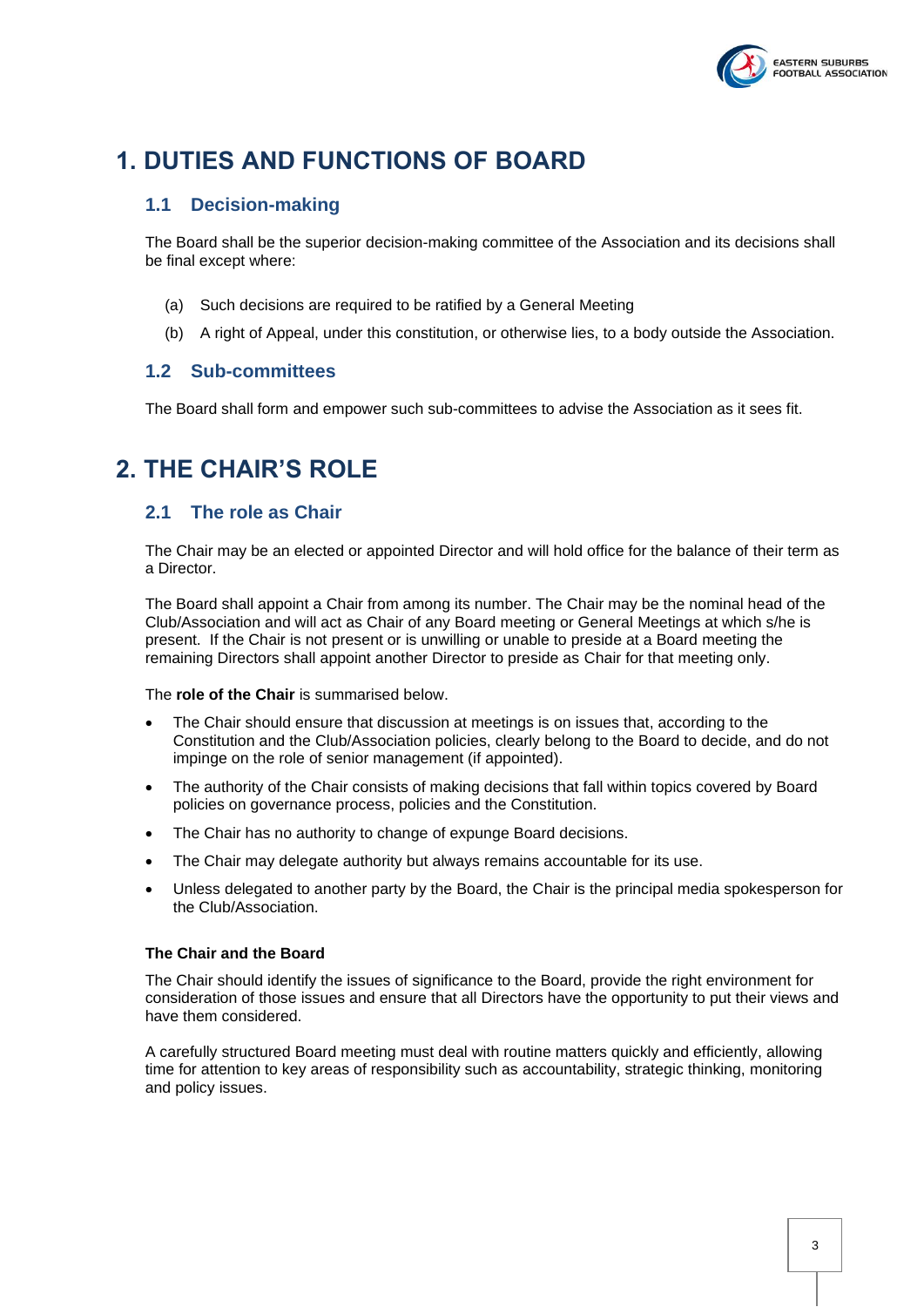

#### <span id="page-3-0"></span>**2.2 Honorary Treasurer**

- (a) The Treasurer shall oversee all monies from whatever source and properly account and bank all such money in the Association's bank accounts.
- (b) The Treasurer shall have charge of the bank books, pay all accounts authorised by the Board to be paid and maintain separate books of accounts in the way in which the Board determines.
- (c) The Treasurer is required to present monthly the financial accounts to indicate expenditure and revenue of the Association's activities to the Board.
- (d) The Treasurer is to prepare a financial statement and have the same audited for the Annual General Meeting covering the receipts and expenditures since the previous Annual General Meeting.

#### <span id="page-3-1"></span>**2.3 Duties and functions of the sub-committees and councils**

The Board shall meet at any time in their elected period for the current season call for the formation of sub-committees and appoint and delegate authority where required to manage the business of the Association including but not limited to:

- 1. Match Review Panel
- 2. Judiciary Committees
- 3. Appeals Committees
- 4. General Purpose Technical Committee
- 5. Coaching & Development Council
- 6. Competitions Advisory Council
- 7. Nominations Committee
- 8. Remuneration Committee
- 9. Other Committees

*Match Review Panel* – The Board will empower two (2) persons to review the player send off reports from the ESFARB and recommend suspensions in line with the rule book suspension guidelines. The match review panel may include employees of the Association.

*Judiciary Committees* - From nominations received, the Board shall be empowered to appoint persons to form J.C.s, who shall meet as required (normally weekly) during the competition.

*Prior to the commencement* of the competition, all persons appointed will attend a special meeting with members of the Board to ensure expectations of both parties are clear and aligned.

*Appeal Committee* - From nominations received the Board shall appoint an Appeals Committee. This Committee can be formed from members of the J.C.

*General Purpose Technical Committee* – This Committee will be formed, at the absolute discretion of the Board, in the event a Member requests review of an administrative decision pertaining to Schedule C of the ESFA Constitution, and where the ESFA Board believes the matter is important to the interests of football in the Eastern Suburbs.

*Coaching and Development Committee* – This Committee is to focus on the development of grassroots coaching for all levels of the game and the development of junior players and act as a forum to discuss substantive issues as they pertain to coaching and development.

*Competitions Advisory Council* – This Committee is to focus on the orderly running of competitions and act as a forum to discuss substantive issues as they pertain to football competitions.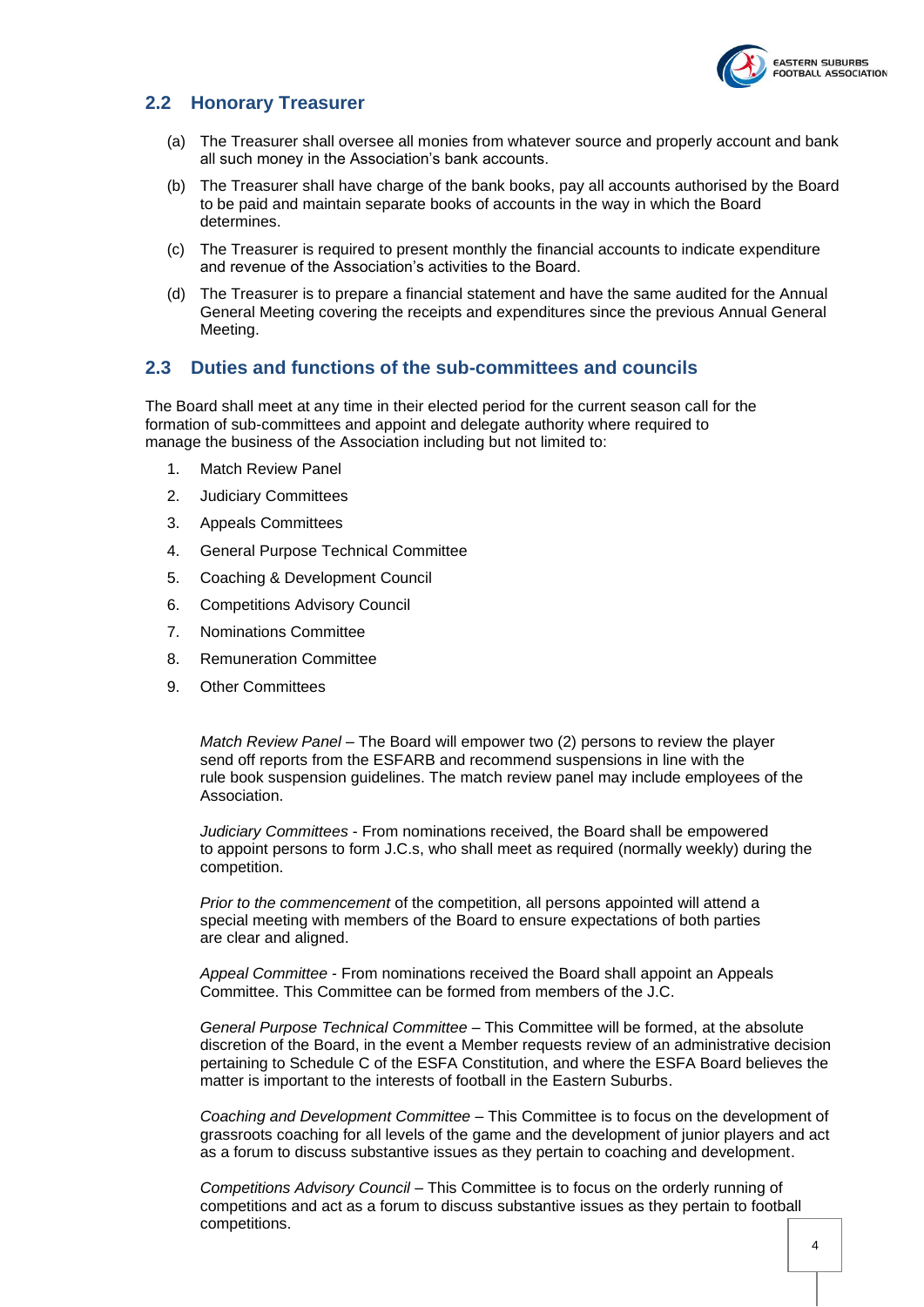

*Nominations Committee* – The purpose of this Committee is to propose any and all candidates for election or appointment of Directors to the Board of the Association (Board) enabling the Board to be comprised of Directors with a variety of skills and experience who act in the best interests of the Association as a whole.

*Appointment and Remuneration Committee* - The purpose of this Committee is to recommend the appointment of the General Manager/Senior Management to the Board; reviewing and reporting to the Board on the proposed remuneration strategy and package for the General Manager/Senior Management; and reviewing the General Manager's recommendations for proposed remuneration arrangements for Association staff.

*Other Committees* as determined from time to time will be formed by the Board and persons will be invited to join as deemed appropriate dependant on the objectives of such Committee.

## <span id="page-4-0"></span>**3. PROCEDURE FOR COACHING AND DEVELOPMENT COUNCIL**

- 3.1 The Coaching and Development Council shall meet with the Head of Football and employees of the Association as necessary.
- 3.2 The Coaching and Development Council shall meet every twelve (12) weeks on a 6-week cycle with the Football Advisory Council.
- 3.3 Members of the Coaching and Development Council can table items for discussion no later than ten (10) business days prior to the next scheduled meeting.
- 3.4 Agenda items and correspondence for Coaching and Development Council to be issued to Clubs no later than seven (7) business days prior to the next scheduled meeting.
- 3.5 Recommendations from the Coaching and Development Council are subject to the ratification of the Board.

### <span id="page-4-1"></span>**4. PROCEDURE FOR COMPETITIONS ADVISORY COUNCIL**

- 4.1 Each club shall be entitled to one (1) Member on the Council.
- 4.2 The Football Advisory Council shall meet with the Head of Competitions and employees of the Association as necessary.
- 4.3 The Competitions Advisory Council shall meet every twelve (12) weeks on a 6-week cycle with the Coaching and Development Council.
- 4.4 Council can table items for discussion no later than ten (10) business days prior to the next scheduled meeting.
- 4.5 Agenda items and correspondence for Competitions Advisory Council to be issued to Clubs no later than seven (7) business days prior to the next scheduled meeting.
- 4.6 Recommendations from the Competitions Advisory Council are subject to the ratification of the Board.